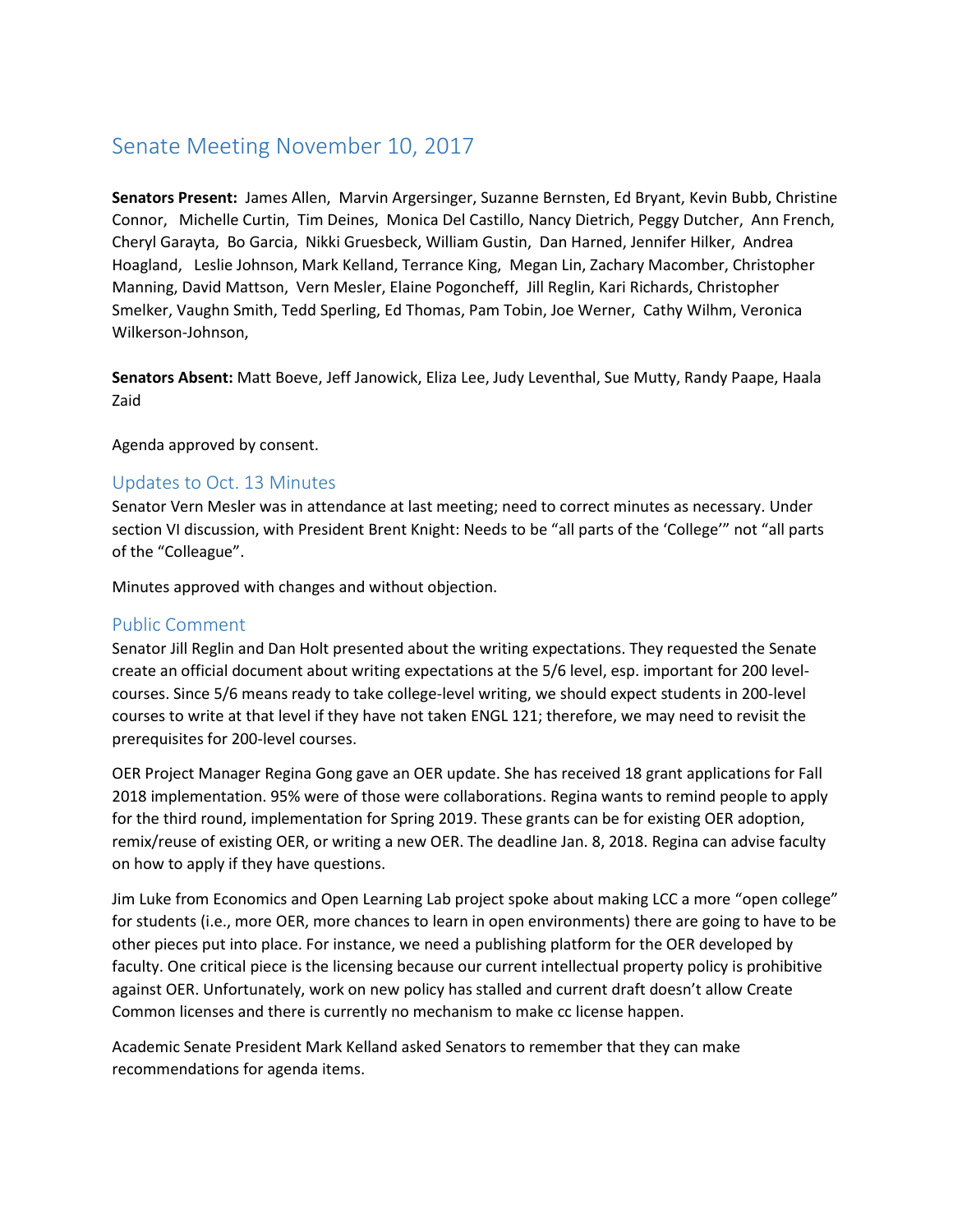Senator Monica Del Castillo reminded Senators that the Veterans and Military Affairs Department will new induct hall of fame members today, including our first woman member, a nurse from World War II.

Senior Vice President Lisa Webb Sharpe noted that we lost Devon Bradley as PR Director this summer. Marilyn Twine is to take over after Luanne Bibbee's interim. It's also benefits open enrollment time through Nov. 16. Senator Joe Werner added that anyone utilizing the flex spending plan must re-up that plan every year.

Willie Davis talked about the work of the Global Learning Committee. He asked that the Global Learning Committee to again become an official part of the LCC Academic Senate so that we can fulfill LCC's and Senate's mission.

## President's Report (Academic Senate President Mark Kelland)

We are realigning Senate committees to match the strategic plan. President Mark Kelland asked trustees at last meeting to make the proposed strategic plan official; hopefully, after a couple of tweaks happen, they are expected to do so at next board meeting.

Our charter says that the Academic Senate should meet once or two a month. Since President Mark Kelland was away and Thanksgiving is coming up, we have been holding only meeting one per month, but work is still getting done.

Assistant Dean of Academic Affairs Tracy Labadie will be at next meeting for update on AA and AS degrees.

President Mark Kelland met with Carrie Gregg. Updating the system for student engagement reports has met with technical challenges. Someone is working on it, but don't expect changes next semester.

One of a Senator's responsibilities is to bring info from the departments and programs. Therefore, you can and should make recommendations about agenda items. Send agenda items/ideas to Eliza Lee, Academic Senate Secretary.

Senator Ed Thomas noted that it may be time to have discussions about real integrated education. For instance, can we teach writing etc. within the course.

President Mark Kelland asked if the first meeting in next semester should be January 5 or January 19. Show of hands indicated that the first meeting should be January 19.

### Provost Report (Interim Provost Elaine Pogoncheff)

Today, please take time to recognize the Veterans who have served our country.

We have cold weather clothing drive; please make sure to donate.

Updates from Provost Cabinet retreat: We are beginning to develop Academic Plan in line with the college strategic plan. The plan included focusing on retention data, concentrating on program review process; we now intend to push out data regularly (annually?) instead of every four years. As part of the continuous improvement process, one-year improvement plans will be developed. Every division will develop their own operating plan. We also need a data literacy training, so that people can determine the correct measures to use for what they want to assess. We are also looking at developing a "college in general" training for faculty.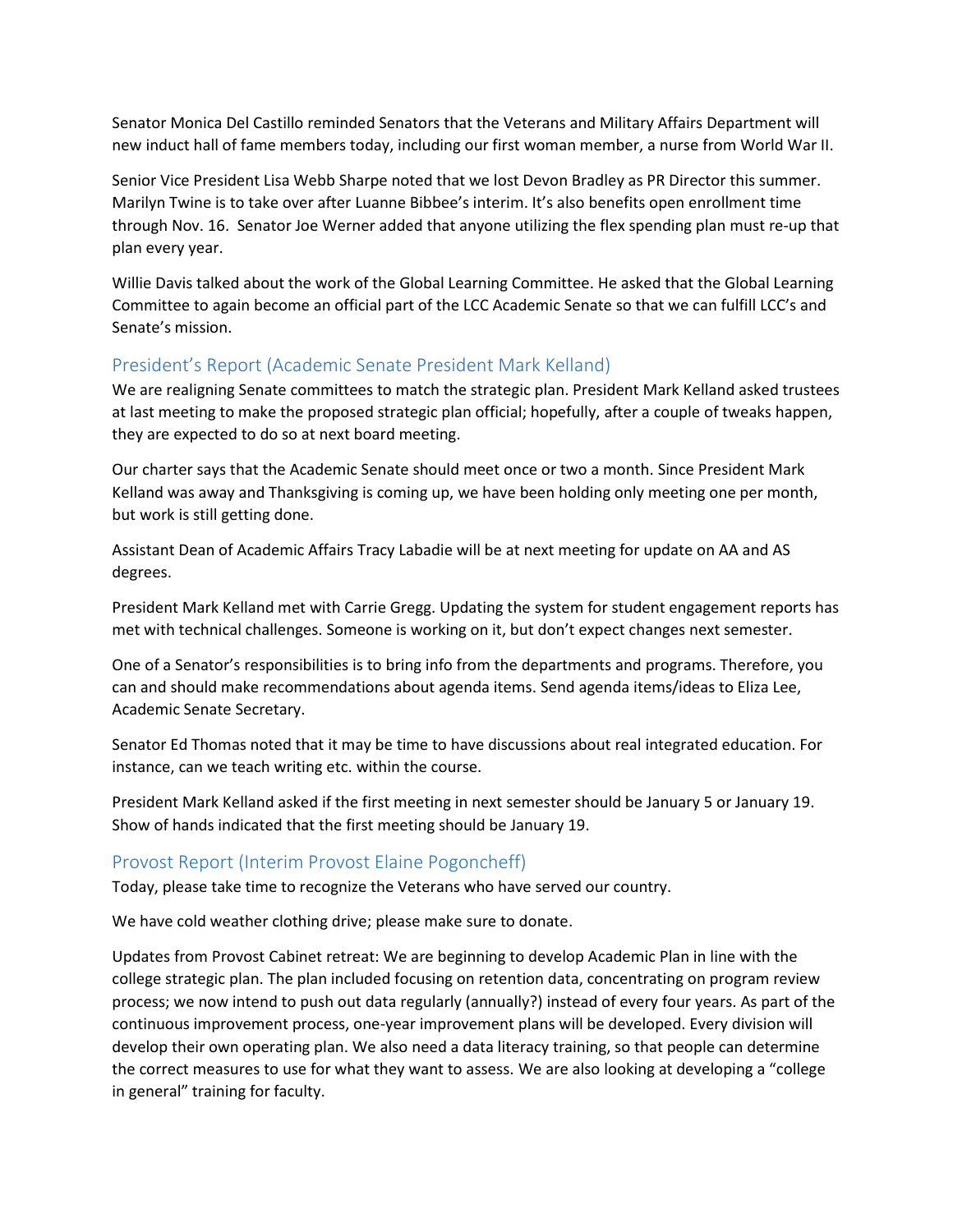### Consent Agenda

Since the Curriculum Committee Chair is not present, we will not look at Curriculum Committee's charter at this meeting. No objections were made. Also, no objections were made about recommending the course proposals to the Provost.

#### Standing Committees

President Mark Kelland noted that Vice President Peggy Dutcher is doing outstanding work with our standing committees and realigning Senate work with the college's strategic plan.

Vice President Peggy Dutcher noted that two approved committee charters: CASL and Student Advisory. TAC is almost there and will be available for the next meeting. TAC is looking for 4 senate members, 1 from each division to serve on the committee.

Co-Chairs Senator Kevin Bubb and Bruce Farris presented about TAC (Technology across the Curriculum). The committee is an opportunity for tech providers to work with faculty to improve the experience for our students. Examples include creating more computers for English classroom. Surveying students about their technology needs with led to making an additional laptops available in library for checkout. We learned that student access to software is also an issue. Therefore, TAC is also working on a mechanism for faculty staff and students to access college software, anywhere, anytime. Bruce Farris noted that more faculty representatives are needed on the committee; they don't necessarily don't need a person with using new, cutting edge technology; instead, they need people who just want to talk about how to serve students. Jim Luke, TAC member, noted the good part of the committee is that "We actually get stuff done." Senator Chris Manning noted that CIO Kevin Bubb has made a big difference by being willing to listening to faculty/student needs. Applause ensued. Senator Nancy Dietrich noted that computer labs are also available at extension centers. Interim Provost Elaine Pogoncheff reminded everyone that senators must serve on a committee. Senator Leslie Johnson noted that positive support for the CTE meant we are able to offer the online faculty mentoring program this spring.

### Guided Pathways Update

Senator Christine Conner, President Brent Knight and Academic Senate President Mark Kelland, and Trustee Robert Proctor attended the final workshop for Guided Pathways. Senator Christine Conner noted that faculty need to take ownership of GP because we'll be the ones here in 20 years (unlike administrators).

Senator Christine Conner explained that GP is about students and it is a growing movement (ex: the California system is now doing their own version.) 26/28 Michigan community college have committed to GP. Assistant Dean Tracy Labadie is working on updating our AA and AS degrees for transfer. Getting the technology in place that will make the work easy for students, remains difficult. Senator Christine Conner is working with advisors. Program pathways simply must show that a degree can be completed within two years. Students will need to make decisions about how to create their own path based on what's listed in the clear pathway. We have decided to hold off on re-doing first year experience course. Senator Ed Thomas: How is financial aid effected by students not taking full load?

Senator Christine Conner: As long as they have 6 credit hours, it is ok for financial aid.

Interim Provost Elaine Pogoncheff: Past curricular guides showed how to get done in 2 years also, but it never stopped anyone from being part-time students.